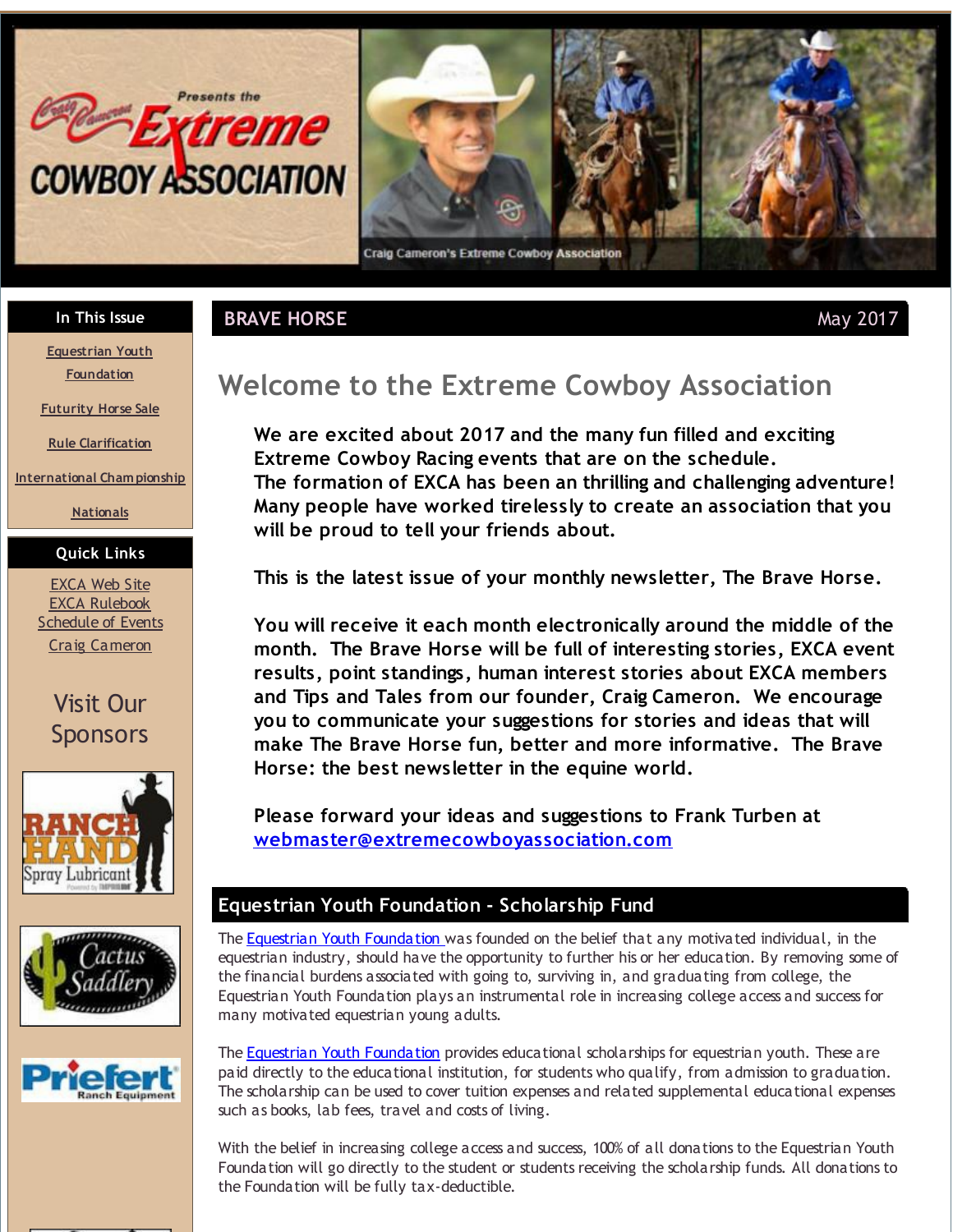

Bradshaw Hay Company, LLC<br>(903) 203-2424











**Join Our List**

Join Our Mailing List!

*"It's time to start making a difference. Not just with our horses, but with the people who are passionate about them. We need to invest in the future of Horsemanship and that starts here, with the Equestrian Youth Foundation".*

-Craig Cameron and Ride Smart Horsemanship.

Make a Tax [Deductible](http://r20.rs6.net/tn.jsp?f=001ezJKvZRxrsEVCZxF3k_Ld0lvWEpOhdo6FfRwXXxl9eIx14_vurbtLbJ-sOAHFfm8tCSpCwFw0rUBz81Md7yQYKC2Rpivu_u4Px-azF-W3y20r7KiCYmWw4-TuZoxIV19tyXbl4B7lR3rK81BbNEVQHoh5ywbqiLGooocG5HU8REYRvHJ8_-9wmMxQjkggG7NIRqwCnvLMkQ=&c=&ch=) Donation

#### **Futurity Horse Sale**

#### **EXCA World Championship Horse Sale**

There will be a Futurity Horse Sale Saturday, November 4th, 2017 following the last class run at the Circle T Resort. See the [Flyer.](http://r20.rs6.net/tn.jsp?f=001ezJKvZRxrsEVCZxF3k_Ld0lvWEpOhdo6FfRwXXxl9eIx14_vurbtLbJ-sOAHFfm8xS3l4Id9Pu7Lm4YJKcbbZf2uel7fgHsWarEDxBNMj5t_xRde7ej0gNhlfsV5e2OE1JVtbAKriMt5DDBE173X0UWKgwSe6Tea3UR9R9fsnIcATFIFxkH9A2ewppNcnnCId9YGu5qOwqpJhevA17vxyccw1ZK1LDsgvS6VYdzEuXE=&c=&ch=)

# **Rule Information**

**Greenhorn vs Green Horse**

Please make sure that you understand the difference between these two Divisions:

A **Greenhorn** membership allows a rider to compete in sanctioned EXCA events for a period of 30 days. Once the 30 days has expired, the Greenhorn member must pay the additional Individual membership fee to compete in an EXCA sanctioned event. No exceptions. *When a rider is listed on the spreadsheet with this designation in place of an EXCA number "GH", they are a Greenhorn member and must have their \$35*

*membership fee included with the event fees submitted to the EXCA office.*

**Green Horse**: A Division to develop aged horses new to EXCA & Futurity Horses. Green Horse event **scores must be recorded on a separate spreadsheet as their results do not get sent to the EXCA office and their points are not tracked**.

# **International/Provincial Championship Series**

EXCA is very excited to announce a new EXCA International Championship Series. As of now, any current EXCA Affiliated Club in each Country or Province can apply to host an EXCA International Championship event. For this event, EXCA will provide one buckle for the Overall winner of the Championship. There may only be one hosted International Championship per Country or Province. Each EXCA Affiliated Club must have a minimum of 10 current EXCA members competing in the Championship event to qualify for the buckle.

For more information about hosting an EXCA International Championship or becoming an EXCA member please contact [turben@extremecowboyassociation.com](mailto:turben@extremecowboyassociation.com)

#### **Extreme Cowboy Race National Championships**

**Extreme Cowboy Race National Championships To Be Held at the Morgan County Celebration Arena in Decatur, Alabama on June 3 rd and 4 th , 2017**

Craig Cameron's Extreme Cowboy Association and the Southern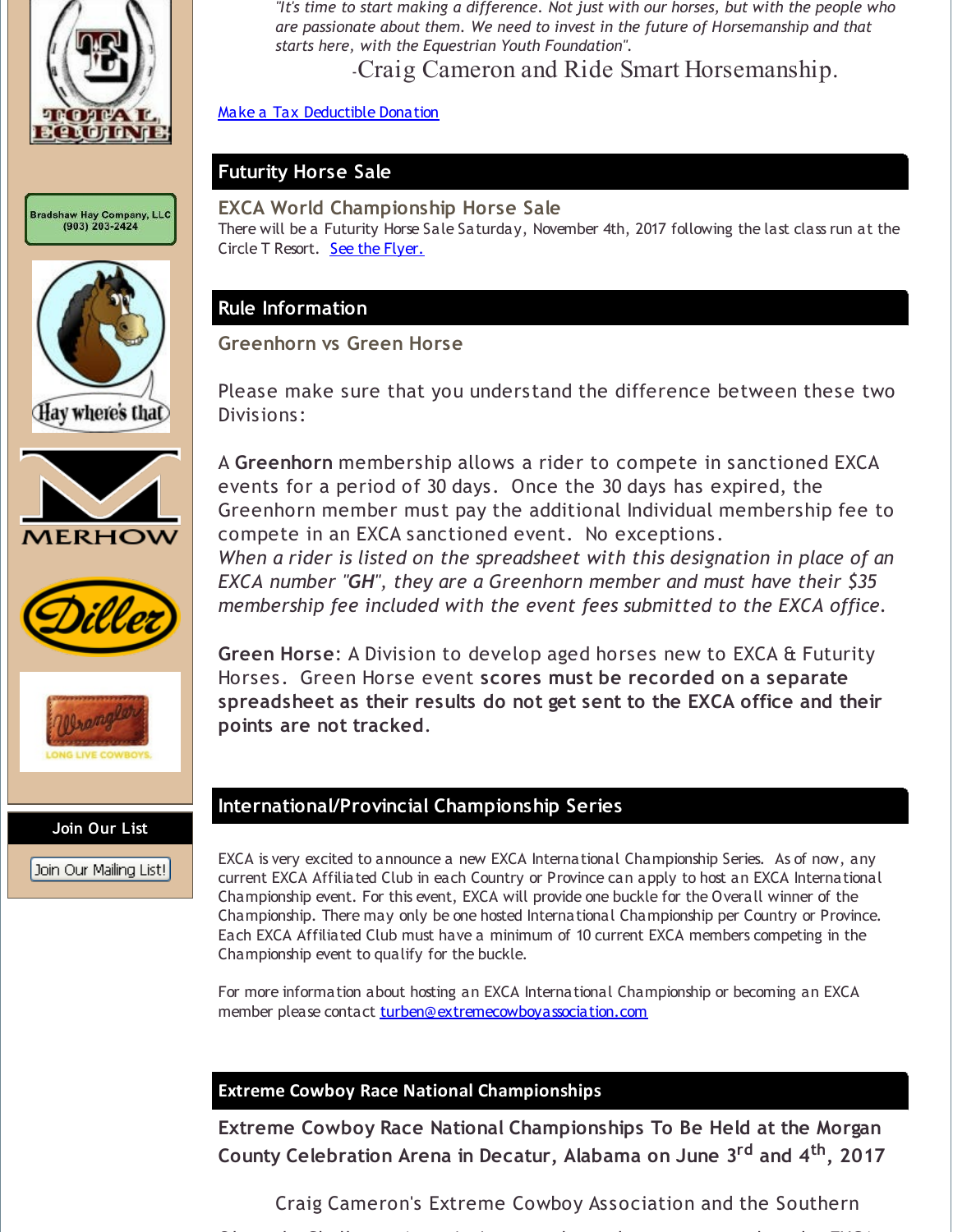Obstacle Challenge Association are pleased to announce that the EXCA National Championships will be held at the Morgan County Celebration Arena in Decatur, Alabama, June 3rd and 4th, 2017. Judges again this year will be Peter Fraser, Alberta, Canada, Diana McMurtrey, Winter Garden, Florida and Kim Hazlett, Ontario, Canada - All are Level 4 and 5 Judges with EXCA. SOCA President and Nationals judge, Diana McMurtrey said "SOCA is proud to once again have the opportunity to host the EXCA Nationals." She added, "We are so excited to move to our new indoor venue and expect to see some of the best horse and rider teams in North America at this event".

Celebration Arena is a 45,000 square foot facility sitting on 118 acres located at 67 Horse Center Road in Priceville, Alabama. The arena is 150 feet by 300 feet, with a 50 by 150 foot covered warm up area, as well as a 105 by 180 foot outdoor warm up pen. There are over 650 stalls and 70 camper spaces, so plenty of room for everyone! The arena is only 2 miles off of I-65 and is near hotels and restaurants. A facility fitting of a first class, national event!

Extreme Cowboy Racing combines horsemanship with speed. The event is judged, as well as timed. Horse and rider teams must execute a series of obstacles that represent trail or ranch work. Obstacles may include water crossing, shooting, roping, negotiating trash or dead fall, ground tying, jumping, dragging and always includes the signature free ride. Horses must be able to run wide open and then rein back to perform slow, technical maneuvers or obstacles. Horses can be of any breed, age, size and sex. The cowboys and cowgirls range in age from 8 to 80!

There will be world champion riders and horses competing for over \$5,000 in prize money, various prizes and the coveted EXCA Nationals belt buckles that are awarded to the champions and reserve champions in each of the divisions including Pro, Non-Pro, Ride Smart (55 & Over), Novice, Intermediate, Youth, Young Guns (11 & Under) and Green Horse. Each division will run once on Saturday and then again on Sunday, with the scores from both runs being totaled to determine the winners. The course will be different each day and riders do not know what the obstacles will be until the morning of the race.

On top of all the awards, this will be a triple point event to earn those coveted points toward qualifying for the World Finals in Hamilton, Texas. Additionally, SOCA has successfully negotiated with the famed Calgary Stampede to, once again, give an automatic invite to the 2017 EXCA Nationals Pro Champion to participate in the 2018 Cowboy Up Challenge, a by invitation only event.

Come see why Extreme Cowboy Racing is the fastest growing equine sport - It is almost as exciting for the spectators as it is for competitors. Spectators are free! For more information, volunteer opportunities, entry forms, or sponsorship packages, please email [southernobstaclechallenges@gmail.com](mailto:southernobstaclechallenges@gmail.com) or go to [www.extremecowboyassociation.com](http://r20.rs6.net/tn.jsp?f=001ezJKvZRxrsEVCZxF3k_Ld0lvWEpOhdo6FfRwXXxl9eIx14_vurbtLabEbE8ZmXRDLRebEiZuWpbQnHsX7aMBUxrEgdka1WxjgOv-MYGq-2Y8SUkGij6IemMY5u1ng7gSbyfl4TW_mrMihtXH9aStlpOk9gR6HBAUXU6nTmd4lWQcK3K7EwEzkLCGNCGaTzGb&c=&ch=) or [www.southernobstaclechallenges.com](http://r20.rs6.net/tn.jsp?f=001ezJKvZRxrsEVCZxF3k_Ld0lvWEpOhdo6FfRwXXxl9eIx14_vurbtLVqu4KwZzr8cG8M7qQqp4voEQonVJVh7ljfppAUX-upWqu5xz04Lti557v6vzBT_S69i7GQuc7Z8w_O-iS-oC4jAl2CQ47_NYYO2hPXUqIPD5N10OqNMk2FivFI-SzRzrHLbVmNiwOxJ3Vc-SHm_CLo=&c=&ch=).